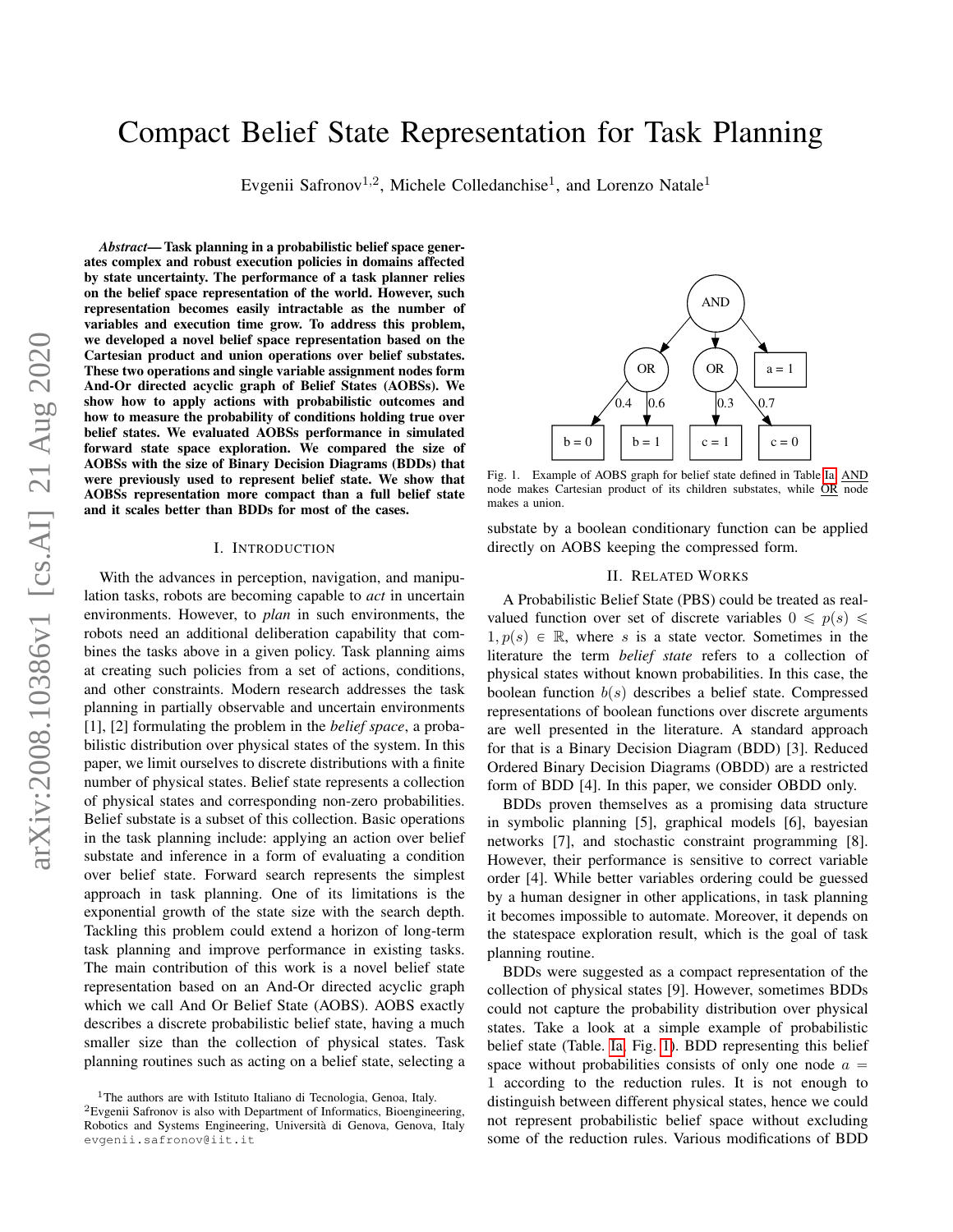<span id="page-1-0"></span>TABLE I. Example of probabilistic belief state with 4 non-zero probability P physical states over  $\overline{3}$  variables a, b, c.

(a) Full belief state tabular definition. (b) An example of belief substate of PBS on the Table [Ia.](#page-1-0)

 $P \mid b \mid c$  $0.28 \ 0 \ 0$  $0.42$ 

| P    | a | h | c  |  |
|------|---|---|----|--|
| 0.28 | 0 | 0 | 0  |  |
| 0.42 | 0 |   | ı, |  |
| 0.12 | 0 | 0 |    |  |
| 0.18 |   |   |    |  |

were developed. Edge-valued Decision Diagrams [10] allow value mechanism in a form of function factorized over edges. Unfortunately, they could fail in case different physical states have the same probability. Multiterminal Decision Diagrams could distinguish between all physical states in case we add a terminal for each physical state. However, it would result in  $O(N)$  memory consumption, where N is a number of physical states in the system. And Or Multivalued Decision Diagrams [6] benefits in performance over BDDs when there is a predefined pseudo tree of problem statespace decomposition. This is not exactly the case of belief state where each physical states contain all the variables (it depends on every variable). Nevertheless, the authors noticed the impossibility to reduce the And-Or graph to Decision Diagram in some cases of *weighted graphical models*.

#### III. AND OR BELIEF STATE

The main source of belief state expansion in task planning is acting on state. We can start from a physical state that represents current robot sensoric input and generate belief state by applying actions, e.g., from Belief Behavior Tree [11]. A probabilistic action could be represented by the union of its outcomes. It can be written down in a tabular form, take a look at example on Table [IIb.](#page-1-1) Each row of the table corresponds to one of probabilistic outcomes, e.g. with probability 0.7 set  $Y = 2$ ,  $Z = 1$ . Let us take a simple example of belief state (Table [IIa,](#page-1-1) two physical states) where the rest of statespace (variable  $X$ ) remains the same for all possible values of  $Y$ ,  $Z$ . If we apply the action (Table [IIb\)](#page-1-1) on this state, we notice that the result basically overwrites the probabilities and values of  $Y,Z$  in the initial state. Note, that initial behavior state is a cartesian product of its  $X = 0$ and Y, Z parts. This is a key finding that allows to build AOBS "in place" preserving compact size of representation. We later show how acting operation generalizes for more complicated Cartesian products and substates of a belief state, selected by a condition.

<span id="page-1-1"></span>TABLE II. An example of acting on a probabilistic belief state.

| (a) Initial belief state.<br>Each row represents a<br>probability |          |  | action<br>(b)<br>An<br>with<br>probabilistic<br>physical state with its outcomes. Each row<br>is a single outcome |     |  | (c) Result of acting on<br>belief state (Table IIa)<br>by (Table IIb) |     |          |   |  |
|-------------------------------------------------------------------|----------|--|-------------------------------------------------------------------------------------------------------------------|-----|--|-----------------------------------------------------------------------|-----|----------|---|--|
| р                                                                 |          |  |                                                                                                                   |     |  |                                                                       |     | х        |   |  |
| 0.4                                                               | 0        |  |                                                                                                                   | 0.7 |  |                                                                       | 0.7 | $\theta$ | 2 |  |
| 0.6                                                               | $\theta$ |  |                                                                                                                   | 0.3 |  |                                                                       | 0.3 |          |   |  |

We chose the Cartesian product  $(x)$  and union  $( \cup )$  as two primary operations over belief substates to form a tree and then a directed acyclic graph. Each internal node of the graph corresponds to one of these two operations over its children, while leaf nodes are single-variable assignments. While creating such a representation of minimal size from the tabular definition of belief state seems to be a difficult task, we show that action application could be done efficiently.

In this section we describe the structure of AOBS and most important operations on it. Each physical state is a state variable assignment function  $s_i := v_j = u_{ij} | v_j \in V$ , V is a set of all variables. There is no limitation for value state space  $u_{ij} \in U$ , it is not obliged to defined before operating on AOBS. PBS is a discrete probability distribution operating on AOBS. PBS is a discrete probability distribution<br>over physical states:  $\bigcup_i \{p_i, s_i\}$ , where  $p_i$  is a probability of physical state  $s_i$ . In this work, by term *subgraph*  $G(N)$  of a node N we mean a part of directed acyclic graph that could be achieved from N, similar to term *subtree* of a tree. Each subgraph  $G(N)$  of each node N in AOBS corresponds to a substate  $S(N)$  of a probabilistic belief state. With substate we indicate not only a subset of all physical states collections, but also projection to some variable subspace. In this work,  $\Omega(S) \subseteq V$  denotes the variable subset of some belief substate S. Table [Ib](#page-1-0) contains a definition of belief substate  $S_e$  from a belief state on Table [Ia,](#page-1-0)  $\Omega(S_e) = \{b, c\}.$  $S_e$  could be factorized e.g., as

$$
\{\{0.4, b = 0\} \cup \{0.6, b = 1\}\} \times \{0.7, c = 0\}
$$

Union operation  $\cup$  over two belief substates merges them as merging two sets of pairs  $\{p_i, s_i\}$ . Cartesian product  $\times$  of two belief substates  $S_1$  and  $S_2$  is defined as follows:

$$
S_1 = \{p_i, s_i\}_{0 \le i < N}, \ S_2 = \{p_j, s_j\}_{0 \le j < M}, \\
S_1 \times S_2 = \{p_i \cdot p_j, s_i \times s_j\} \tag{1}
$$

To apply union correctly on  $S_1$  and  $S_2$ , they should belong to exactly same variable subspaces, i.e.,  $\Omega(S_1) = \Omega(S_2)$ , while for Cartesian product on  $S_1$  and  $S_2$  they should lay in different variable subspaces, i.e.,  $\Omega(S_1) \cap \Omega(S_2) = \emptyset$ . Note, that probability factors (0.4, 0.6, 0.7 in the example above) could be assigned to the substates in many ways that after applying all operations we result in a correct PBS.

*a) Literal nodes:* In this paper, we call each single variable assignment a *literal*. Each physical state could be described by exactly  $|V|$  literals, one per each variable. *Literal* nodes (LIT) in AOBS graph have *no children*. They contain information about single variable assignment e.g.,  $a = 0$ . A belief substate of LIT node N is simply  $S(N) =$  $\{1, v(N) = u(N)\}\$ ,  $v(N)$  and  $u(N)$  are variable and value stored in  $N$ . Basically,  $LIT$  node represents minimal fraction of belief state.  $N \in Lit(G)$  means that node N is LIT node.

*b) Internal nodes:* Internal nodes a of graph are either AND or OR nodes. Similarly,  $N \in And(G)$  means that N is an AND node and  $N \in Or(G)$  means that N is an OR node. OR node applies union operations over belief substates of its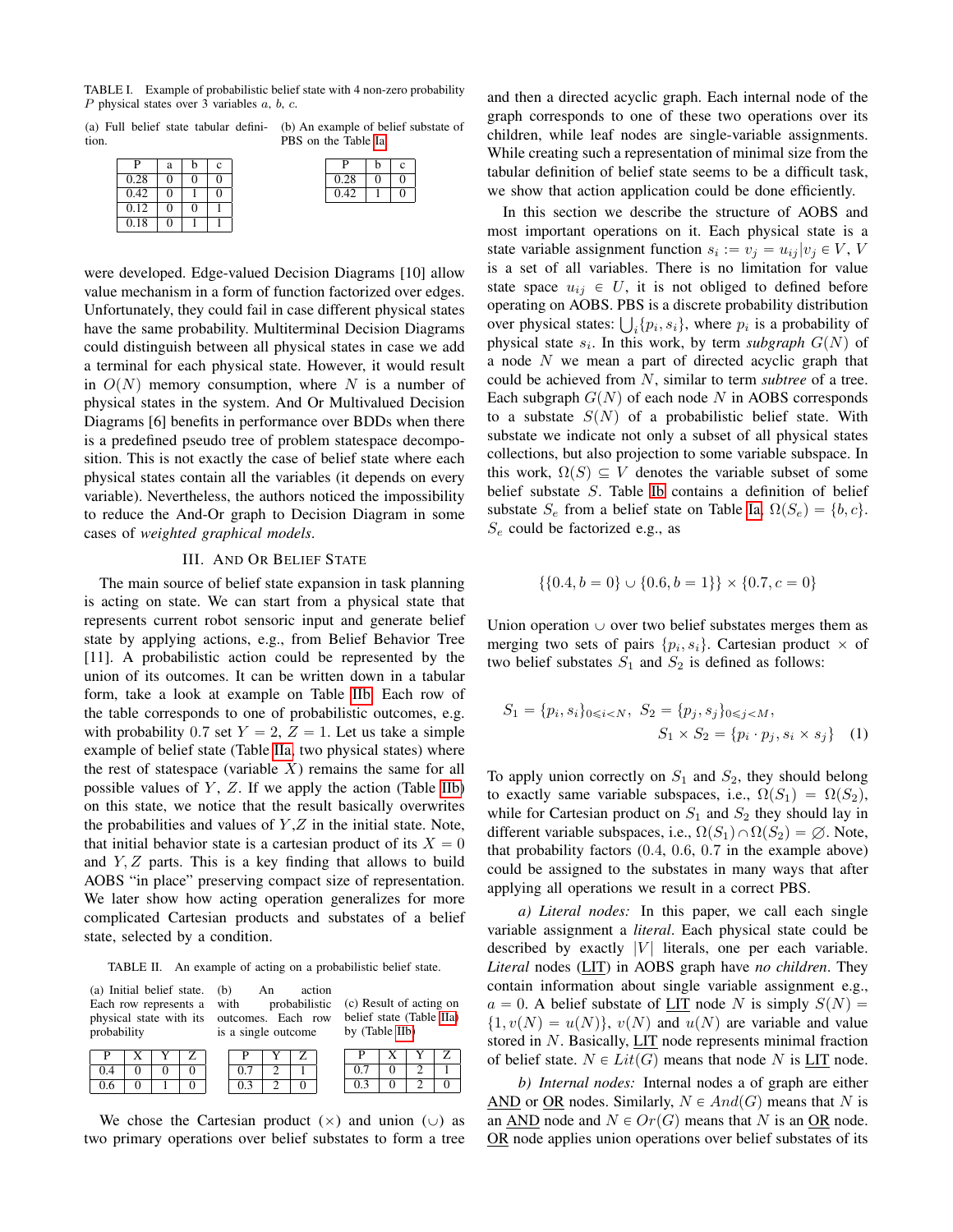<span id="page-2-1"></span>

Fig. 2. Equivalent AOBS representations of belief state from Table [III.](#page-2-0)

children, while AND node applies Cartesian product:

$$
N \in Or(G) \Rightarrow S(N) = \bigcup_{M_i \in Children(N)} S(M_i),
$$
  

$$
N \in And(G) \Rightarrow S(N) = \bigtimes_{M_i \in Children(N)} S(M_i) \quad (2)
$$

Look at the AOBS example (Figure [1,](#page-0-0) Table [Ia\)](#page-1-0). The first <u>OR</u> node defines belief substate  $\{0.4, b = 0\} \cup \{0.6, b = 1\}.$ Similarly, the second <u>OR</u> node corresponds to  $\{0.3, c = 0\}$  $\{0.7, c = 1\}$ . Finally, AND node makes a Cartesian product

$$
\{1, a = 1\} \times \{\{0.4, b = 0\} \cup \{0.6, b = 1\}\} \times \times \{\{0.3, c = 0\} \cup \{0.7, c = 1\}\}.
$$
 (3)

The result of applying all operations exactly corresponds to the Table [Ia.](#page-1-0) The recursive procedure of recovering a belief state as a collection of physical states is described in Section [VI.](#page-6-0) Unlike BDDs, the AOBS representation could be not unique even for the minimal size of the graph (see an example in Figure [2\)](#page-2-1). An algorithm for generating a compact AOBS representation from PBS in the form of a collection of physical states was out of this research scope.

<span id="page-2-0"></span>TABLE III. Example of probabilistic belief state with 3 physical states which could be represented by different AOBS graphs with similar sizes.

| P       | a  | b |
|---------|----|---|
| 0.2     | ۱) |   |
| 0.3     |    |   |
| 75<br>0 |    |   |

To find out if the belief state described by AOBS contains To find out if the belief state described by AOBS contains<br>some physical state  $\{v_i = u_i\}$ , the condition  $\bigwedge_i \{v_i =$  $u_i$ } must holds true with probability greater than zero. We describe an algorithm for evaluating a condition over belief state later.

Limiting ourselves in this search for most common operations in task planning, we highlight how the OR operation on two belief states in form of AOBS could be implemented. To implement the logical OR operation (with some probabilities), one needs to add an OR node as root and attach the roots of each input AOBS as children of this new node. With this simple operation, some physical states will be captured twice (if the intersection of input belief states was not empty). We could remove such redundancy with additional operators, such as logical AND operation. However, duplicated physical states do not affect the correctness of inference and other operations described in the paper. Therefore, logical AND operator was out of the scope of this paper.

#### IV. ACTING ON A AND OR BELIEF STATE

<span id="page-2-5"></span>In this section, we describe an algorithm for acting on an AOBS substate keeping it compact. An action could be applied not only to the whole belief state but to its substate described by some *condition*. A condition is a boolean function of a physical state. In this work, we limit conditions to a product of boolean functions over single variables:

<span id="page-2-4"></span>
$$
C(a, b, c, \ldots) = f_a(a) \wedge f_b(b) \wedge f_c(c) \wedge \ldots \qquad (4)
$$

This limitation allow us to select literals which *must* be true (e.g.  $\{v_i = u_{ij} \| f_{v_i}(u_{ij}) = true\}$ ). As we discussed before, a subgraph of AOBS corresponds to a belief substate. Informally, we have to find a node in AOBS whose substate contains true literals from condition variables and all the other variables from the action. Then, an action could be performed completely inside this substate (probably, on part of this substate). In general, there could be many such subgraphs. Therefore the main difficulty is to correctly find all such subgraphs in the AOBS.

Briefly, the algorithm consists of the following steps. First, from the condition  $C$  we select all the literals from AOBS that must be included in the substate  $(c = 2$  for the example on Figure [3a\)](#page-4-0). Second, we find minimal subgraphs, which contain all variables from action outcomes subspace  $\Omega(A)$ . By *subminimal subgraphs* we mean such  $G(N)$ , that corresponding substate has both variables from action and condition and contains at least one physical state on which condition holds true:

<span id="page-2-2"></span>
$$
\exists s \in S(N) : C(s) = true,
$$
 (5)

<span id="page-2-3"></span>
$$
\Omega(A) \cup \Omega(C) \subseteq \Omega(S(N)) \tag{6}
$$

Basically, if a condition holds true on at least one physical state, then the root node of AOBS is a subminimal subgraph. We call subgraph  $G(N)$  *minimal*, if it is subminimal and there is no child of  $N$  which subgraph is subminimal. If the condition consists of only one single variable relation e.g.  $x > 0$ , then all leaf nodes containing x variable and value above zero are minimal subgraphs. As in the case with a single variable condition, there could be multiple such minimal subgraphs. Then, if any of these subgraphs contains physical states, that must not be present in the selection substate, we apply *isolation* procedure. The procedure modifies the selected minimal subgraph  $G(N)$  in a way that for all children  $M_i$  of  $N$   $C(s) = true \ \forall s \in S(M_i)$  or  $C(s) = false \ \forall s \in S(M_i)$  (see Figure [3](#page-4-0) for an example). Then, we can modify each isolated subgraph according to the action definition and then apply action effects to isolated substates. Lastly, we normalize graph structure removing redundant AND and OR nodes. As an extra step, greedy optimization could be performed, to reduce the size of the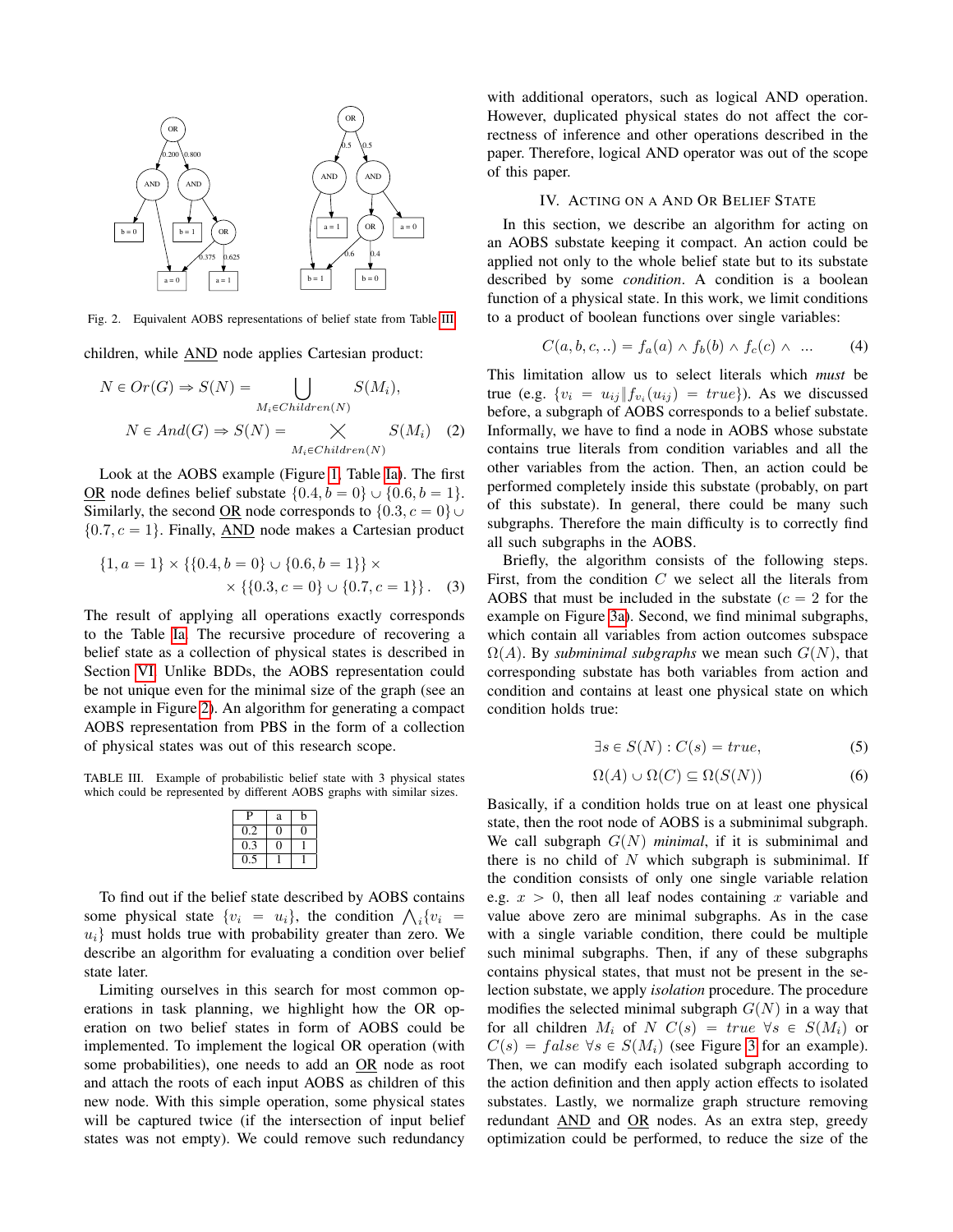<span id="page-3-0"></span>

|  |  |  |  | <b>Algorithm 1</b> Recursive labeling procedure |
|--|--|--|--|-------------------------------------------------|
|--|--|--|--|-------------------------------------------------|

|     | 1: function LABELING(node, labels, $C$ )                                  |
|-----|---------------------------------------------------------------------------|
| 2:  | $\triangleright$ labels argument shares already calculated labels         |
| 3:  | $\triangleright$ here <b>return</b> X also sets <i>labels</i> [node] := X |
| 4:  | <b>if</b> node $\in$ labels <b>then</b>                                   |
| 5:  | <b>return</b> labels node                                                 |
| 6:  | end if                                                                    |
| 7:  | <b>if</b> is_literal(node) <b>then</b>                                    |
| 8:  | if $var(node) \in \Omega(C)$ then                                         |
| 9:  | if $C(node)$ then                                                         |
| 10: | return $\mathbb I$                                                        |
| 11: | else                                                                      |
| 12: | return $E$                                                                |
| 13: | end if                                                                    |
| 14: | else                                                                      |
| 15: | return $\mathbb I$                                                        |
| 16: | end if                                                                    |
|     | else if $is\_and(node)$ then                                              |
| 17: | $has\_mixed := False$                                                     |
| 18: |                                                                           |
| 19: | for $c \in children(node)$ do                                             |
| 20: | $labels[c] \leftarrow labeling(c, labels, C)$                             |
| 21: | if $labels[c] = \mathbb{E}$ then                                          |
| 22: | return $E$                                                                |
| 23: | end if                                                                    |
| 24: | if $colors[c] = M$ then                                                   |
| 25: | $has\_mixed \leftarrow True$                                              |
| 26: | end if                                                                    |
| 27: | end for                                                                   |
| 28: | if has_mixed then                                                         |
| 29: | return M                                                                  |
| 30: | else                                                                      |
| 31: | return $\mathbb I$                                                        |
| 32: | end if                                                                    |
| 33: | else<br>$\triangleright$ is_or(node)                                      |
| 34: | $has\_inc=False$                                                          |
| 35: | $has\_exc = False$                                                        |
| 36: | for $c \in children(node)$ do                                             |
| 37: | $labels[c] \leftarrow labeling(c, labels, C)$                             |
| 38: | if $labels[c] \in \{\mathbb{E}, \mathbb{M}\}\)$ then                      |
| 39: | $has\_exc = True$                                                         |
| 40: | end if                                                                    |
| 41: | if $labels[c] \in \{\mathbb{I}, \mathbb{M}\}\)$ then                      |
| 42: | $has\_inc \leftarrow True$                                                |
| 43: | end if                                                                    |
| 44: | end for                                                                   |
| 45: | if has_exc and has_inc then                                               |
| 46: | return M                                                                  |
| 47: | else if <i>has_inc</i> then                                               |
| 48: | return ∏                                                                  |
| 49: | else                                                                      |
| 50: | return $E$                                                                |
| 51: | end if                                                                    |
| 52: | end if                                                                    |
|     | 53: end function                                                          |
|     |                                                                           |

graph (Section [V\)](#page-5-0). Let us define a few routines which will form all the steps above.

## <span id="page-3-1"></span>*A. Labeling procedure*

In this procedure, we want to label each node  $N$  with respect to condition  $C$ . We put a label  $\mathbb{I}$  *(included)* to a node N if all substate  $S(N)$  of  $\forall C(s) = true, s \in S(N)$ , we might later act on the whole substate  $S(N)$ . Label E (*excluded*) corresponds to  $\forall C(s) = false, s \in S(N)$ . No physical substate from  $S(N)$  belongs to  $S(C)$  (all the substate should be *excluded*). Otherwise, we label it as  $M$  (mixed). Nodes with labels  $\mathbb I$  and  $M$  would satisfy first part of subminimal subgraph definition (see eq. [5\)](#page-2-2). We define *labeling* function as a recursive one, which follows the rules below. AND node should be labeled with  $\mathbb I$  iff all its children are labeled with  $\mathbb{I}$ , with  $\mathbb{E}$  if at least one child is labeled with  $\mathbb E$ , and labeled with M otherwise. OR node is  $\mathbb I$  or  $\mathbb E$  iff all its children are I or E respectively. Otherwise, OR node is labeled with M. LIT nodes labels are defined by condition as we can directly evaluate condition function C on LIT substate. In the case that condition does not depend on some variable  $v_i \notin \Omega(C)$  all literals for  $v_i$  should have I label. Detailed description is given in Alg. [1.](#page-3-0) Due to limited space, we would not place other routines and functions in the paper, but we have included it in the implementation.

# *B. Finding node variable subspaces*

To check the second part of subminimal subgraph defini-tion (see eq. [6\)](#page-2-3), we need to know  $\Omega(S(N))$ . It can be found recursively. For AND node  $\Omega(S(N))$  is a sum of all children variables, for OR node this set is equal to any of its child. For Literal node, we should include only the literal's variable  $N \in Lit(G) \Rightarrow \Omega(N) = \{v(N)\}.$ 

# *C. Finding minimal subgraphs*

With the procedures above we can easily find minimal subgraphs. If the node's subset includes at least one physical state s such that,  $C(s) = true$ , then it was marked with either I (included) or M (mixed) labels. Having found  $\Omega(S(N))$  for each  $N$  we can directly check if eq. [6](#page-2-3) is satisfied for  $N$  and not satisfied for all its children. Let us show that at least one minimal subgraph exist if condition  $C$  holds true on at least one physical state from the whole belief state. Note, that if there C holds true at least at one physical state from the whole belief state, then the root node shall be labeled with either  $\mathbb I$  or  $\mathbb M$  . For each node  $N$  by definition of labeling and finding variable subspaces procedures following statements are satisfied:

$$
\forall M \in Children(N), \Omega(S(N)) \supseteq \Omega(S(M)), \tag{7}
$$

$$
N \notin Lit(G), Label(N) = \mathbb{I} \Rightarrow
$$
  

$$
\forall M \in Children(N), Label(M) = \mathbb{I}, \quad (8)
$$

$$
N \in And(G), Label(N) = \mathbb{M} \Rightarrow
$$
  

$$
\forall M \in Children(M), Label(M) \in \{\mathbb{I}, \mathbb{M}\}, \quad (9)
$$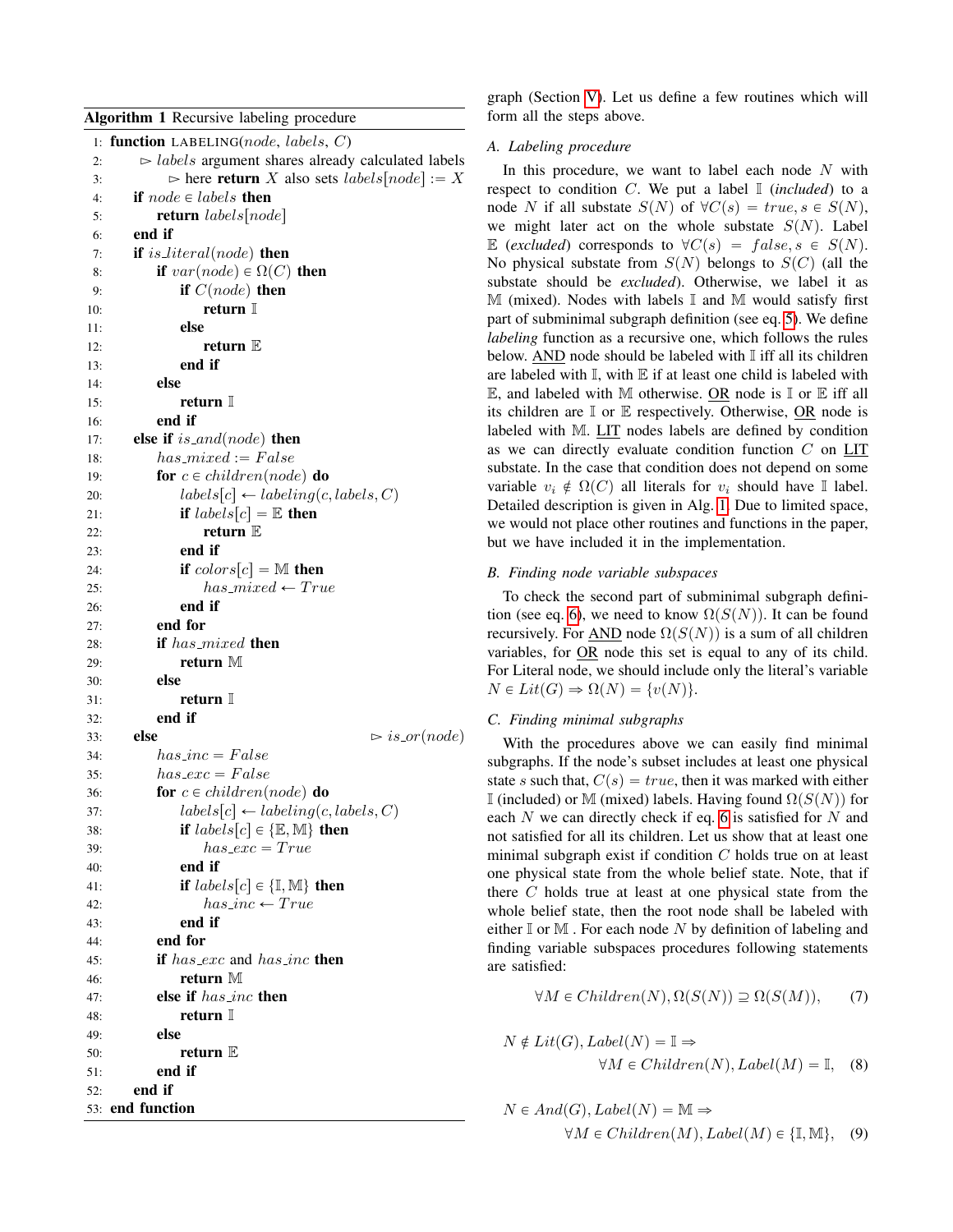<span id="page-4-0"></span>

(a) This is an initial belief states as AOBS graph. The only unknown condition is whether object "mug" in shelves or not.



(b) This describes result of applying "grasp the can" action to the whole belief state. Part of belief state which contains action result is painted in purple. Grasping action has two possible results. One, "can on table" is false and "grasped" is true illustrate successful grasping with probability 0.8. The other is "can on table" is true and nothing "grasped" with probability 0.2, illustrates failure of action.



(c) Then we want to put the can into the trash, but the precondition for it is to have a grasped can ("grasped  $= 1$ "). In this case, we have a part of belief state where we should apply action and the other part we should not. Red color corresponds to label  $E$  , green to  $I$  , and purple to M . Minimal subcluster node is filled with color.



(d) Due to the fact that our minimal subcluster is mixed and has mixed children, we had to perform isolation subroutine. Now we have isolated sub graph, highest green AND, which corresponds exactly to the belief substate where we should apply an action.



(e) We acted on a belief substate by replacing "grasped" and "can in trash" part from green isolated branch and inserting **AND** sum of probability factors for each OR node node with action result. Action result subgraph is marked with light purple color. Now we need to apply normalization procedure, as we have two AND nodes (marked with blue), one is the child of the other.



(f) AOBS was normalized. Now AND/OR nodes have only OR/AND or LIT children, is 1.

Fig. 3. Example of acting on a Belief state. We apply two actions consequently, both with two probabilistic outcomes. The first is "pick can from table" action and the second is "put can into trash" action. We show how belief state is transformed under action application.

$$
N \in Or(G), Label(N) = \mathbb{M} \Rightarrow
$$
  

$$
\exists M \in Children(M), Label(M) \in \{\mathbb{I}, \mathbb{M}\}, \quad (10)
$$

From this we can deduce that if we go down from root labeled with  $\mathbb I$  or  $\mathbb M$ , we always find at least  $\mathbb I$  or  $\mathbb M$  child, and as the cardinality of  $\Omega(S(N))$  does not increase as we go down from root node, and, at some point, we always find a minimal subgraph. Note, that it is possible that the subgraph we obtained contains not only variables from  $\Omega(C) \cup \Omega(A)$ , but some extra variables.

Let us show why we act on *minimal* subgraphs. Applying action  $A$  on a substate of belief state  $B$  selected by condition C could be described as following (here  $\overline{S}$  is relative to the whole belief state complement of  $S$ ):

$$
\{p_i, s_i \in B | C(s_i) = true\}|_{\Omega(B)/\Omega(A)} \times A =
$$
  

$$
\bigcup_j \{\overline{S_j} \times S_j | C(\overline{S_j} \times S_j) = true\}|_{\Omega(B)/\Omega(A)} \times A^{\Omega(S_j) \supseteq \Omega(C)}
$$
  

$$
\bigcup_j \{\overline{S_j}|_{\Omega(\overline{S_j}/\Omega(A)} \times \{S_j|_{\Omega(S_j)/\Omega(A)} \| C(S_j) = true\}\} \times A =
$$

$$
\Omega(S_j) \supseteq \Omega(A) \bigcup_j \{ \overline{S_j} \times S_j |_{\Omega(S_j)/\Omega(A)} \| C(S_j) = true \} \times A =
$$
  

$$
\bigcup_j \{ \overline{S_j} \times ((S_j |_{\Omega(S_j)/\Omega(A)} \| C(S_j) = true) \times A) \}
$$

Therefore, we find such  $S_j^*$  that for some  $S_j \subseteq$  $S_j^*, \Omega(S_j) = \Omega(S_j^*), C(S_j) = true, \Omega(S_j^*) \supseteq (\Omega(A) \cup$  $\Omega(C)$ ). Then, we *isolate*  $S_j$  inside  $S_j^*$  to be able to act only at  $S_j$ .

## *D. Substate isolation*

In case that the minimal subgraph  $G(N)$  is labeled with  $M$ , we can not act on the whole  $S(N)$ . To ensure that we act only on the substate, whether  $C$  holds true, we modify the  $G(N)$  until we have equivalent subgraph  $G(N')$ started from  $OR$  node  $N'$ , and each of its children is labeled with either  $\mathbb I$  or  $\mathbb E$  label (we call two subgraphs  $G(N)$ and  $G(N')$  equivalent if  $S(N) = S(N')$ ). Since we did this modification, we could act on all the children labeled I leaving children with  $E$  untouched. We can perform such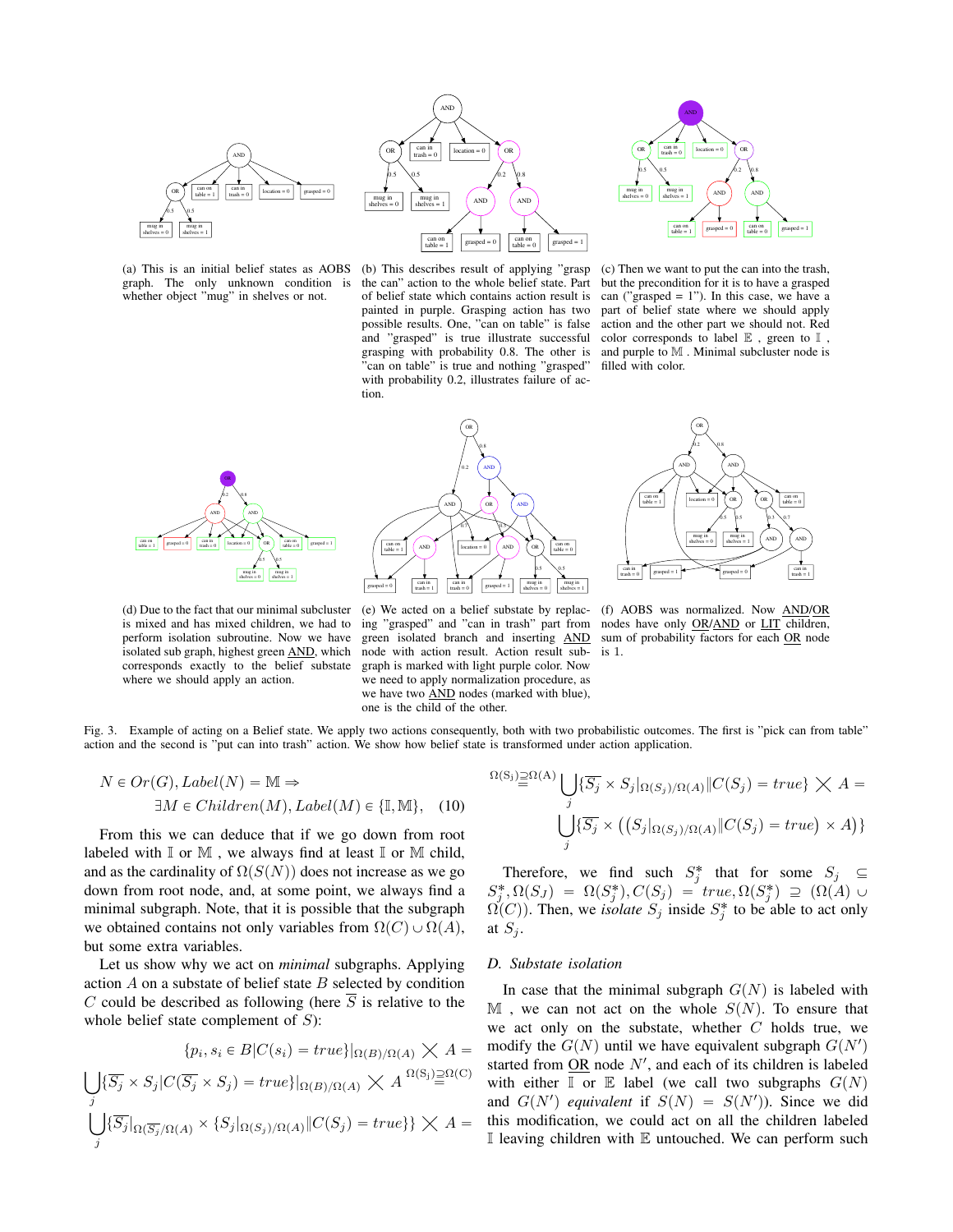<span id="page-5-1"></span>

(a)  $\overline{AND}$  node labeled with M which should be isolated. I painted as green, E as red, and M as purple.



(b) Equivalent to Fig. [4a](#page-5-1) subgraph. Now, it is rooted in OR node with  $E$  and  $I$  children. We should act on the  $I$  (green) child.

Fig. 4. Adding an AND node child for another AND node does not modify structure of statespace and vice versa. This operations could be used for greedy optimization and AOBS normalization after action applied.

*isolation* recursively in a way that if an internal node has M children, we first perform isolation for each of them. If OR node labeled with  $M$ , but all its children are either  $E$  or  $I$ , we do not modify it. If OR node N has OR child M with M label, we will simply add children of M to N (multiplying the probability factors of  $M$  to factor from  $N$ to  $M$  edge). If  $OR$  node has a  $AND$  child  $M$  with  $M$  label, after isolation procedure, M will be modified to OR node. If AND node is labeled with  $M$ , we have to replace it with OR node, with two children. The first children shall be an AND node with OR nodes from the original node but cut to only I children. It exactly describes the Cartesian product of substates whether  $C$  holds true. All the rest substates go to the second children. If there were any  $\mathbb I$  children of original AND node, they should be added to both children of the new OR node.

#### *E. Removing action variables from isolated subgraphs*

Note that we can safely just erase from subgraphs all literals that belong to the action subspace. As action outcomes are state-independent, they will be the same for each physical state from selected substate. Hence that, we reduce the statespace of isolated subgraphs  $G(N)$  recursively erasing all  $M \in G(N), \Omega(S(M)) \subseteq \Omega(A)$ .



(a) Two AND nodes with non zero children intersection. (b) Same two AND nodes (top), but common part of children moved to a new AND node (bottom).

Fig. 5. Adding an AND node child for another AND node does not modify structure of statespace and vice versa. This operations could be used for greedy optimization and AOBS normalization after action applied.

#### *F. Applying action*

Now we can add AND node with isolated subgraph and action outcomes as children.

## *G. Normalize*

When we isolate the subgraph, it could happen that we have OR children of OR nodes (and AND children of AND nodes) after isolation procedure and sums of probabilities for some OR node children edges are not 1. As we can safely cut a part of AND node to a AND child (same for OR) and vice versa, the normalization procedure becomes trivial. In fact, this property allows performing additional optimization of the graph size (Section [V\)](#page-5-0).

#### *H. Notes on acting procedure*

We conclude this section with some notes on the procedures we defined above.

*a) Applying multiple actions simultaneously:* Sometimes we must simultaneously apply different actions  $A_i$  with for different substates described by conditions  $C_i$ , whether these substates do not intersect  $S(C_i = true) \wedge S(C_j =$  $true$  =  $\emptyset$ . As conditions do not intersect, after finding and isolating minimal subgraphs for actions one by one, we would be able to apply actions correctly. The precise procedure for that is out of the scope of this work.

*b) State dependent actions:* We mentioned that described acting procedure is limited to state independent actions. However, we can turn state-dependent action into a set of state independent actions adding dependent variables to conditions. This set of actions must be applied simultaneously.

*c) More efficient procedures:* We described the procedure of finding minimal subgraphs using two recursive functions for the simplicity of explanation and implementation. Even though they do not exceed  $O(|G|)$  complexity (|G| - the size of AOBS graph), they could be more efficiently implemented. For example, labeling procedure (Section [IV-](#page-3-1)[A\)](#page-3-1) could be done in a non-recursive manner as it is based on a breadth-first search.

### V. GREEDY OPTIMIZATION OF AND/OR NODES

<span id="page-5-0"></span>Sometimes different AND (or OR) nodes have multiple common children. If we split some AND (or OR) nodes in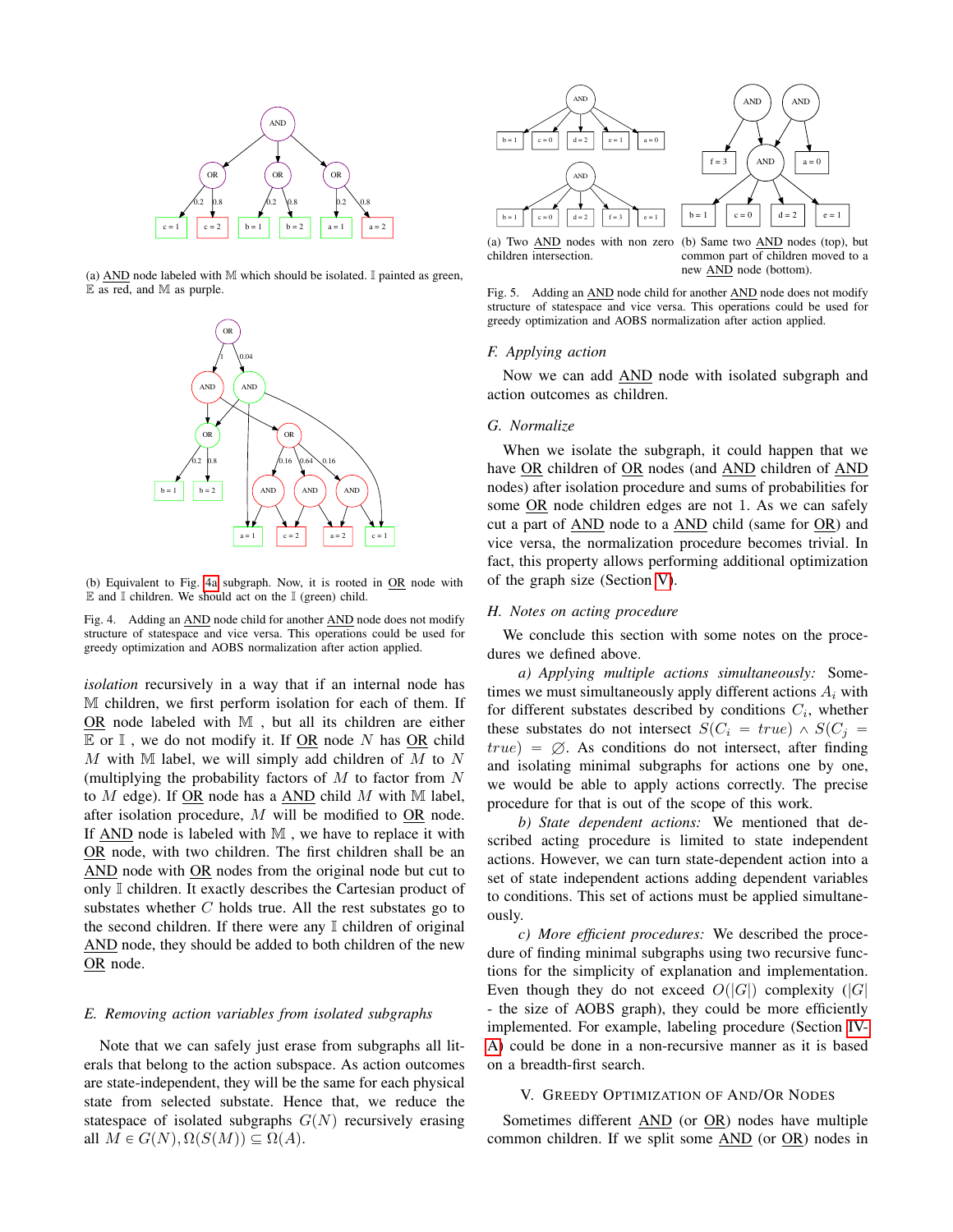order to reuse their parts in the other AND nodes of AOBS, we can reduce the total size of the graph. Formally, we have set of sets of elements  $W = S_i, 0 \leq i < N < \infty$ , we want to set of sets of elements  $W = S_i, 0 \le i < N < \infty$ , we want to minimize  $\sum_i (|S_i| + C)$  by replacing some elements from  $S_i$ to its subset  $S_j \subset S_i$  and adding  $S_j$  to W if  $S_j \notin W$ . C is the cost of having one extra node in memory. This problem belongs to an area of combination optimization. In this work, we applied a greedy approach, in which we simply sorted nodes by their  $|S_i|$ , looked for the biggest intersection with others, split the nodes and inserted the results back to the queue. If there are no intersections with cardinality higher than the threshold  $T$  found, we stop the optimization routine.

# VI. EVALUATING CONDITIONS ON AND OR BELIEF STATE

<span id="page-6-0"></span>Another routine operation over a belief state is to calculate a probability of certain conditions holding true. We again limit ourselves to conditions factorized over variables as logical and over single argument functions (Eq. [4\)](#page-2-4). Probability could be calculated in a way that is similar to the *variablize* or *labeling* procedure defined in Alg. [1.](#page-3-0) For each node  $N$  we will calculate a probability of  $C$  holding true on a substate  $S(N)$ . For the literal  $\alpha = \alpha$ , we return 0 if the corresponding function holds false  $f_a(\alpha) = false$ (Eq. [4\)](#page-2-4) or 1 otherwise  $(f_a(\alpha) = true \text{ or } a \notin \Omega(C)$ . Then, for the AND node probability is a product of its children probabilities, while for OR node the probability is a sum. Having started this recursive procedure from the root, it will return the probability of C holding true on the whole belief state. A similar task is to select all the physical states  $s_i$ (and their probabilities  $p(s_i)$ ) by the condition and return them as a plain collection. It can be done again recursively, now we OR nodes should sum up collections of substates, while **AND** node should make a Cartesian product (just by their definition).

#### VII. EXPERIMENTAL EVALUATION

We implemented the described concept of AOBS as a Python package available online.<sup>[1](#page-6-1)</sup> It includes code for acting on a probabilistic belief state (Section [IV\)](#page-2-5), evaluating conditions (Section [VI\)](#page-6-0), and few other helpful procedures. We provide a visualization of the AOBS based on a *graphviz* dot language [12]. Nodes storage and merging isomorphic subgraphs is handled by hashing. AND nodes are lists of hashes  $h_i$ , each hash uniquely defines some other node from the AOBS. Similarly,  $\underline{OR}$  nodes are lists of tuples  $(p_i, h_i)$ , where  $p_i$  is a probability of a substate defined by node hashed with  $h_i$ . Hence, if two nodes in the graph have the same isomorphic subgraph, they will be merged automatically having the same hash  $h_i$ .

## *A. Correctness check*

In order to check the correctness of developed algorithms, we implemented a simple probabilistic belief state representation in tabular form. Then, we generated a series of random physical states that initiated belief states in both forms

<span id="page-6-2"></span>

(a)  $|G| \sim (N \cdot |V|)^{0.6}$  for  $|U| = 2$  (b)  $|G| \sim (N \cdot |V|)^{0.3}$  for  $|U| = 8$ 

Fig. 6. Comparison between naive belief state and AOBS sizes after simulated statespace exploration. Increasing  $|U|$  leads to more sparse belief state. For such belief states, AOBS scales better. Plots are in logarithmic scale.  $|V| = 30$ ,  $N_{eff} = 3$ ,  $N_{assign} = 3$ ,  $N_{actions} = 35$ ,  $N_{conditions} = 3$ 

(AOBS and tabular) and applied random exploration with the same sequence of actions to each of the representations. Then, we recovered tabular representation from AOBS and compared it to original tabular form. In all cases, results were the same up to neglectable differences in  $p_i$  probability values due to the numerical stability of mathematical operations in real computations.

#### *B. Numerical evaluation*

As the goal of developed AOBS was to keep the size of belief state representation as small as possible, our natural benchmark is the graph size compared to other possible representations. The graph size is counted by  $N_{AOBS}$  =  $|G_{AOBS}| = |E| + N_{And} + N_{Or} + 2 \cdot N_{Lit}$ . Naively belief state could be implemented as a plain collection of tuples (probability, physical state). In this case, number of naive states is product of number of states in a belief states and variable statespace cardinality:  $N_{naive} = |V| \cdot N_{states}$ . We compare it against representation of the belief state (without probabilities) in a form of BDDs. We do not compare the memory footprints of the developed program for comparison to be independent of the implementation details.

We used a simulated policy exploration procedure to generate belief states. In each experiment, statespace was formed by |V| discrete variables, each could hold  $|U|$  integer values. For the corresponding BDD representation, statespace consisted of  $|V| \cdot |U|$  boolean variables, where each boolean variable  $v_u$  is true when  $v = u, v \in V, 0 \le u \le |U|$ and false otherwise. Each policy exploration started from the randomly generated physical state. Then, we applied a sequence of  $N_{actions}$ . Each action had  $N_{eff}$  outcomes, changing values of  $N_{assign}$  variables. To select a substate we used  $N_{conditions}$  randomly generated conditions. In all studied cases, AOBS is significantly more efficient than the naive representation. Note, increasing  $|U|$  and keeping other parameters the same leads to the higher belief state compression efficiency.

*a) BDD vs AOBS:* We compared the sizes of the AOBS graph with BDD graph sizes for the same experiments. BDD are capable of representing a belief state without probabilities of physical states  $p(s)$  as a boolean function  $b(s) := p(s)$ 0. As variables in our simulation are not boolean, we follow a standard approach for Multivalued Decision Diagrams [13],

<span id="page-6-1"></span><sup>1</sup>https://github.com/safoex/bsagr